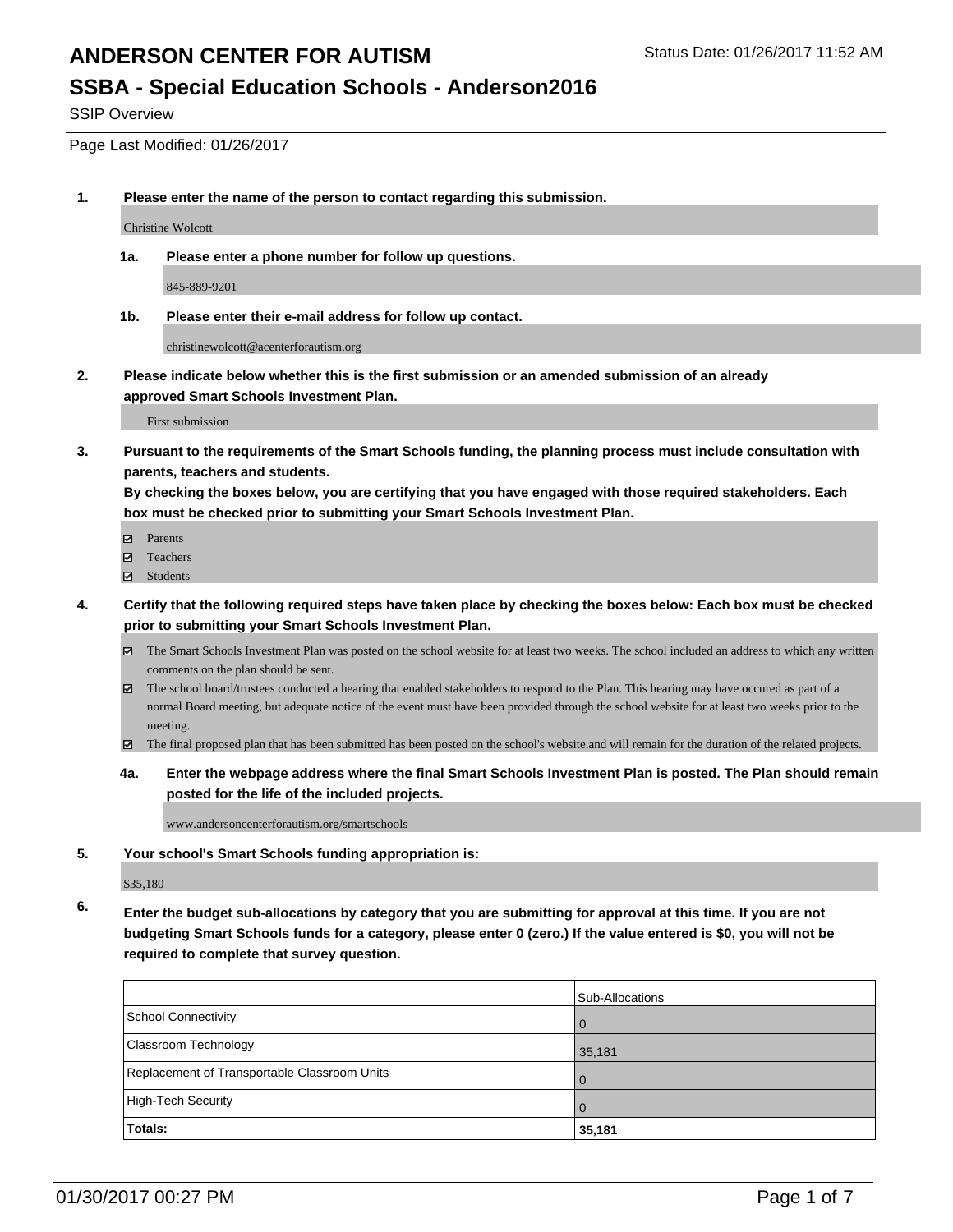School Connectivity

Page Last Modified: 01/26/2017

**1. Describe how you intend to use Smart Schools funds for high-speed broadband and/or wireless connectivity projects in school buildings.**

N/A

**2. Describe how the school plans to use digital connectivity and technology to improve teaching and learning.**

N/A

**3. Does your School Connectivity project require new construction or substantially altered space and result in capitalized cost in excess of \$100,000?**

No

**4. If you are submitting an allocation for School Connectivity complete this table. Note that the calculated Total at the bottom of the table must equal the Total allocation for this category that you entered in the SSIP Overview overall budget.** 

|                                            | Sub-Allocation |
|--------------------------------------------|----------------|
| Network/Access Costs                       | U              |
| Outside Plant Costs                        | O              |
| School Internal Connections and Components | ω              |
| Professional Services                      |                |
| Testing                                    | O              |
| Other Upfront Costs                        | 0              |
| <b>Other Costs</b>                         | ω              |
| Totals:                                    |                |

**5. Please detail the type, quantity, per unit cost and total cost of the eligible items under each sub-category. This is especially important for any expenditures listed under the "Other" category. All expenditures must be eligible for tax-exempt financing to be reimbursed with Smart Schools funds. Sufficient detail must be provided so that we can verify this is the case. If you have any questions, please contact us directly through smartschools@nysed.gov. Add rows under each sub-category for additional items, as needed.**

| Select the allowable expenditure | Item to be purchased | Quantity      | Cost per Item | <b>Total Cost</b> |
|----------------------------------|----------------------|---------------|---------------|-------------------|
| type.                            |                      |               |               |                   |
| Repeat to add another item under |                      |               |               |                   |
| each type.                       |                      |               |               |                   |
| (No Response)                    | (No Response)        | (No Response) | (No Response) | (No Response)     |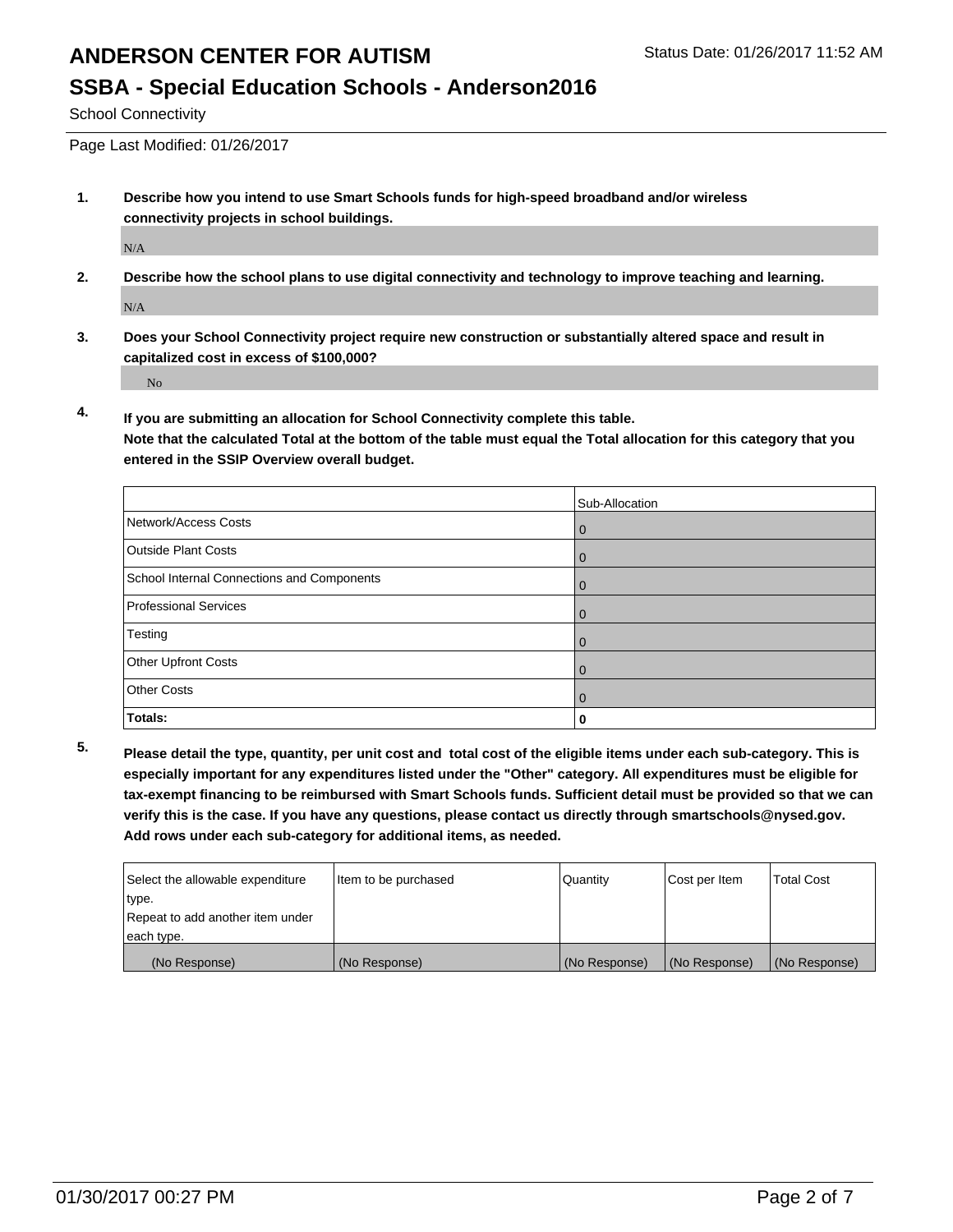# **ANDERSON CENTER FOR AUTISM** Status Date: 01/26/2017 11:52 AM

#### **SSBA - Special Education Schools - Anderson2016**

Classroom Learning Technology Equipment (Devices)

Page Last Modified: 01/26/2017

#### **1. Describe the devices you intend to purchase and their compatibility with existing or planned platforms or systems.**

Anderson has begun to roll out a new educational curriculum in stages, Unique Learning System, and portions of the curriculum are in use as of October 2016. We anticipate that the full curriculum will be in use in school year  $2017 - 2018$ . To get the most benefit from Unique Learning System, we endeavor to upgrade the projectors for interactive white boards in the classrooms and purchase iPad minis for each student enrolled. Interactive white boards have been in continual use in the classrooms since 2009. The projectors are also 7 years old and are nearing the end of their useful life. The iPads would be integrated with the curriculum to engage all students to actively participate in mid-lesson differentiation and allow teachers to complete benchmarks and pre- and post- skills assessments on the fly with student participation.

The curriculum does not require the use of iPads, but it is designed to support the use of tablets to more highly engage students with special needs in instruction and assessments. Once purchased, iPads would be issued to classrooms and integrated into instruction.

Interactive technology has been in use at Anderson Education Center since 2009 with the introduction of interactive whiteboards to all classrooms. The use of the whiteboards continues with the use of Unique Learning System, and once iPads are provided to classrooms, all this equipment and software will be used in conjunction in order to provide a richer academic experience.

#### **2. Describe how the proposed technology purchases will improve teaching and learning inside or outside of the classroom.**

Anderson Center provides evidence based services to children and adults on the autism spectrum with high levels of care needs. Having recently evaluated our student curriculum within the past year, we have identified that there are alternative curricula that would better meet the various academic, behavioral, and social needs of our students while providing students individualized, differentiated lessons that are paced at the learner's speed. We identified one such curriculum that would be most appropriate to use with our student population. "Unique Learning System", an online, standards-based set of interactive tools specifically designed for students with special needs, allows for various levels of functioning within one classroom and provides interactive engagement with students in both educational and assessment areas. This curriculum would be paired with technology in the classroom, including currently available interactive white boards and iPads that will be purchased for student use. Students are assigned to classrooms based on various assessments including academic, behavioral, age, and peer group. These assessments occur at

regular intervals throughout the school year and are performed by teachers and aides with input from the support team of the students' treatment providers. Assessments are critical to the education and treatment provided to our students but they are time consuming and pull resources away from instruction. We have identified tools to more effectively educate and assess student progress by allowing for student collaborative instruction that fosters increased comprehension and provides assessment data that are more accurate, timely, and relevant.

Difficulties encountered by faculty during class time include the need for mid-lesson differentiation, resource constraints when working with a student who needs extra help, and time limitations when performing assessments of quality. Though students are assigned classes based on ability, intellect, and social interaction, among other criteria, there still exist varying levels of comprehension for students within the class. Currently, when one student doesn't comprehend the material as quickly as the others, the teacher must revisit the troublesome material, sometimes causing other students to lose interest or become distracted. This can result in behavioral issues in the classroom which can deteriorate the quality of instruction.

Resource constraints sometimes limit the one-on-one time teachers and aides can dedicate to an individual student, particularly when the rest of the class has achieved comprehension of the material. Unique Learning System would offer tools to faculty to help students who need more assistance without leaving the rest of the class waiting. When integrated with iPads for students to learn at their own pace, the use of Unique Learning System will provide richer and more meaningful instruction for all students.

Projectors used with the interactive white boards are nearing the end of their useful life, causing issues with lesson plans and frustrated faculty. This equipment must be replaced in order to continue to provide high quality educational services to Anderson's students.

The impact of this project is anticipated to be richer educational instruction for all students that is offered at their own learning pace. An additional anticipated impact would be improvements in the quality of assessments carried out as part of student evaluations due to direct student participation and the ability to perform assessments quickly and accurately, and to input this information into database systems on the fly. We also expect that this flexible curriculum would reduce behaviors in the classroom because students would be less likely to have to wait for others to catch up on a subject matter and would be engaged more fully throughout instruction.

Many students enrolled at Anderson are tech savvy, but there remains a large percentage of our student population who have little or no technology experience. Helping our students to develop technology skills that can be used in various life, work, and recreational activities opens their world to many new opportunities and learning experiences. Preparing our students for life beyond Anderson Education Center is one of our top priorities, and engaging our youngsters in the use of technology as a normal, day-to-day activity builds their skills, confidence, and their own internal resources.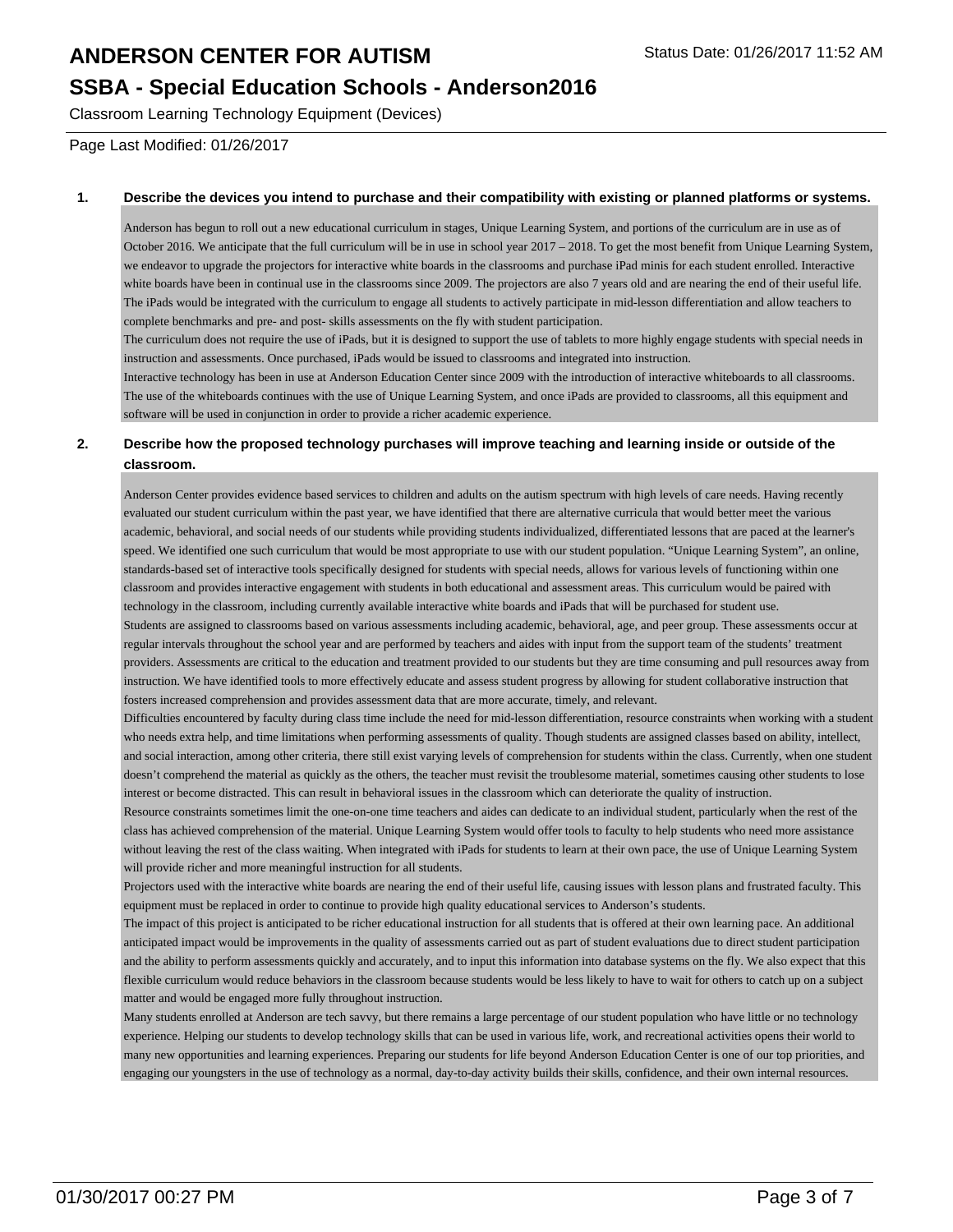Classroom Learning Technology Equipment (Devices)

Page Last Modified: 01/26/2017

**3. To ensure the sustainability of technology purchases made with Smart Schools funds, schools must have a plan to maintain and support technology purchases reimbursed with Smart Schools funds. This sustainability plan should support recurring costs of use that are ineligible for Smart Schools funding such as device maintenance, technical support, Internet and wireless fees, maintenance of hotspots, staff professional development, building maintenance and the replacement of incidental items.**

 $\boxtimes$  By checking this box, you certify that the school has a sustainability plan as described above.

**4. Schools must ensure that devices purchased with Smart Schools funds will be distributed, prepared for use, maintained and supported appropriately. Schools must maintain detailed device inventories in accordance with generally accepted accounting principles.**

By checking this box, you certify that the school has a distribution and inventory management plan and system in place.

**5. Schools must contact the SUNY/CUNY teacher preparation program that supplies the largest number of the its new teachers to request advice on innovative uses and best practices at the intersection of pedagogy and educational technology.**

By checking this box, you certify that you have contacted the SUNY/CUNY teacher preparation program that supplies the largest number of your new teachers to request advice on these issues.

**5a. Please enter the name of the SUNY or CUNY Institution that you contacted.**

New Paltz

**5b. Enter the primary Institution phone number.**

845-257-2804

**5c. Enter the name of the contact person with whom you consulted and/or will be collaborating with on innovative uses of technology and best practices.**

Karen Bell

**6. If you are submitting an allocation for Classroom Educational Technology, complete this table. Note that the calculated Total at the bottom of the table must equal the Total allocation for this category that you entered in the SSIP Overview overall budget.**

|                         | Sub-Allocation |
|-------------------------|----------------|
| Interactive Whiteboards | $\mathbf 0$    |
| <b>Computer Servers</b> | $\overline{0}$ |
| Desktop Computers       | $\overline{0}$ |
| Laptop Computers        | $\overline{0}$ |
| <b>Tablet Computers</b> | 23,081         |
| <b>Other Costs</b>      | 12,100         |
| Totals:                 | 35,181         |

**7. Please detail the type, quantity, per unit cost and total cost of the eligible items under each sub-category. This is especially important for any expenditures listed under the "Other" category. All expenditures must be capital bond eligible to be reimbursed with Smart Schools funds. If you have any questions, please contact us directly through smartschools@nysed.gov.**

**Add rows under each sub-category for additional items, as needed.**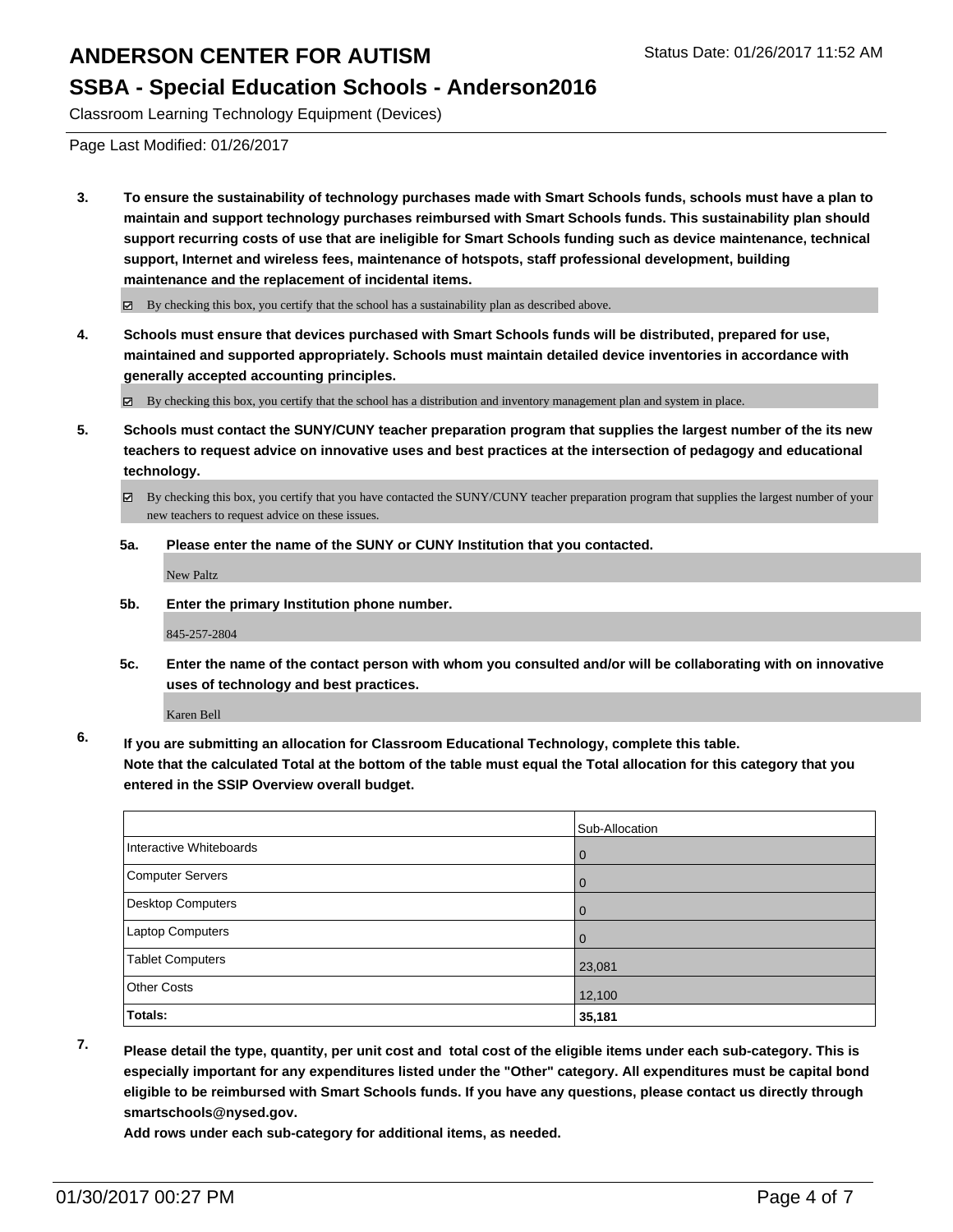# ANDERSON CENTER FOR AUTISM Status Date: 01/26/2017 11:52 AM

## **SSBA - Special Education Schools - Anderson2016**

Classroom Learning Technology Equipment (Devices)

Page Last Modified: 01/26/2017

| Select the allowable expenditure | Item to be purchased                                              | Quantity       | Cost per Item | <b>Total Cost</b> |
|----------------------------------|-------------------------------------------------------------------|----------------|---------------|-------------------|
| type.                            |                                                                   |                |               |                   |
| Repeat to add another item under |                                                                   |                |               |                   |
| each type.                       |                                                                   |                |               |                   |
| <b>Tablet Computers</b>          | Personalized iPad Air 2 Wi-Fi 32GB -<br>Space Gray (10-pack)      | l 6            | 3,740         | 22,440            |
| <b>Other Costs</b>               | Projector PRM-45 upgrade for V3                                   | 22             | 550           | 12,100            |
| <b>Tablet Computers</b>          | Personalized iPad Air 2 Wi-Fi 32GB -<br>Space Gray (partial cost) | $\overline{2}$ | 379           | 641               |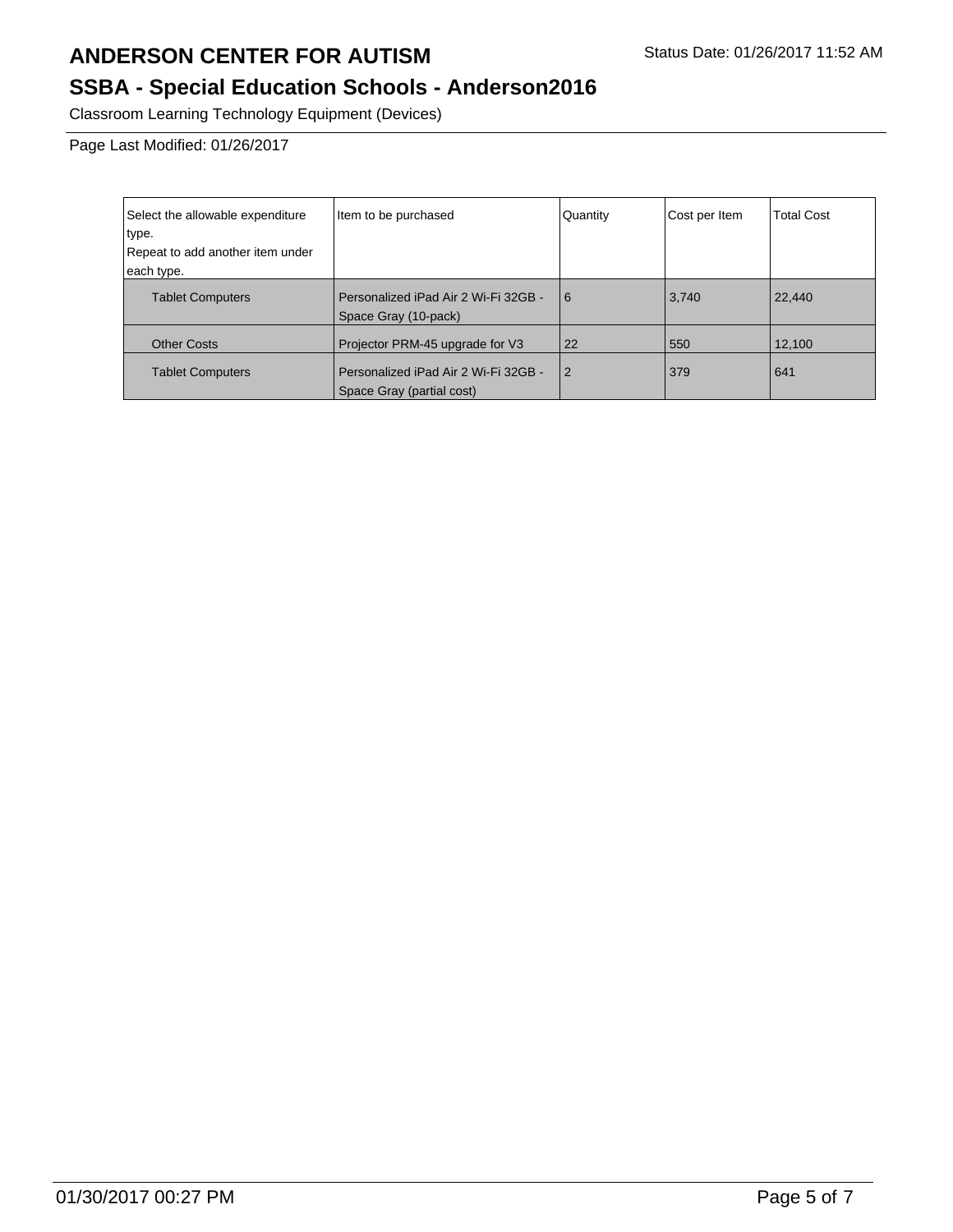Replace/Modernize Transportable Classrooms

Page Last Modified: 01/26/2017

**1. Describe the school's plan to construct, enhance or modernize education facilities to provide high-quality instructional space by replacing transportable classrooms.**

N/A

**2. Does your Classroom Trailer project require new construction or substantially altered space and result in capitalized cost in excess of \$100,000?**

No

**3. If you have made an allocation for Replace Transportable Classrooms, complete this table. Note that the calculated Total at the bottom of the table must equal the Total allocation for this category that you entered in the SSIP Overview overall budget.**

|                                                | Sub-Allocation |
|------------------------------------------------|----------------|
| Construct New Instructional Space              |                |
| Enhance/Modernize Existing Instructional Space |                |
| <b>Other Costs</b>                             |                |
| Totals:                                        |                |

**4. Please detail the type, quantity, per unit cost and total cost of the eligible items under each sub-category. This is especially important for any expenditures listed under the "Other" category. All expenditures must be capital bond eligible to be reimbursed with Smart Schools funds. If you have any questions, please contact us directly through smartschools@nysed.gov.**

**Add rows under each sub-category for additional items, as needed.**

| Select the allowable expenditure | litem to be purchased | Quantity      | Cost per Item | <b>Total Cost</b> |
|----------------------------------|-----------------------|---------------|---------------|-------------------|
| type.                            |                       |               |               |                   |
| Repeat to add another item under |                       |               |               |                   |
| each type.                       |                       |               |               |                   |
| (No Response)                    | (No Response)         | (No Response) | (No Response) | (No Response)     |